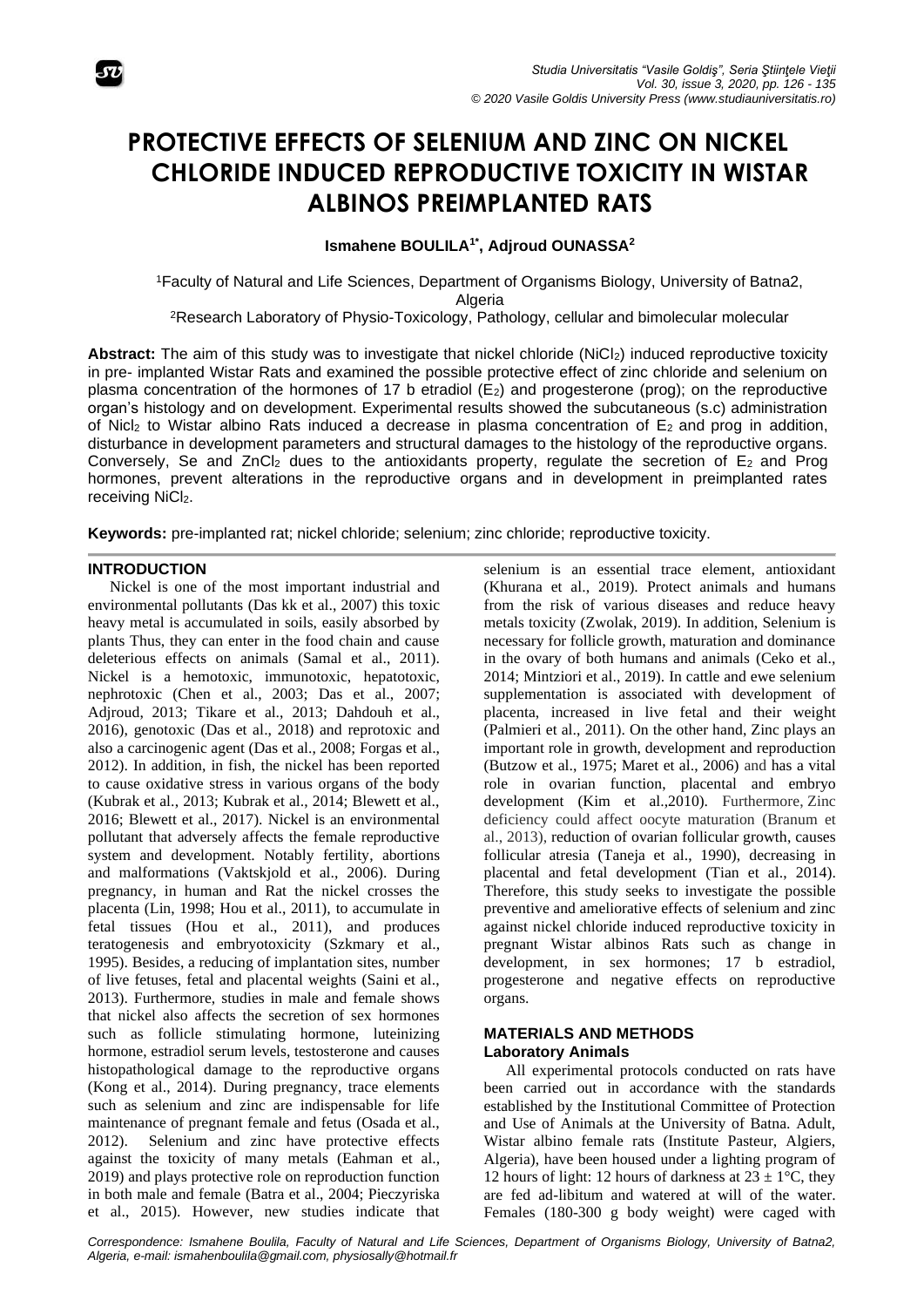males overnight. In the morning, female rats with a positive vaginal wash have been considered pregnant and recorded as day 0 of pregnancy. The animals have been tested under experimental conditions on the day 20. The pregnant females have been housed in cages with six rats per cage. The average duration of pregnancy in the reproduction colony was 21 days (Adjroud, 2013). Nickel chloride hexahydrate  $(NiCl<sub>2</sub>:$  $6H<sub>2</sub>O$ , elemental selenium (Se) and zinc chloride (ZnCl2) have been purchased from Sigma-Aldrich (Chemistry Gmbh., Taufkirchen, Germany). The finely ground crystals of elemental  $NiCl<sub>2</sub>$ , Se and  $ZnCl<sub>2</sub>$  have been dissolved in sterile saline solution and the pH has been adjusted, if necessary, to 7.5 (Adjroud, 2013).

# **Experiences**

Our study has been performed on 30 pregnant rats Wistar Albino strains are divided into 5 groups, 6 rats in each group. The treatment of the rats had s carried out at the 3rd day of pregnancy by subcutaneous way. Each animal has been weighed before each. In the control group, the 6 rats received 0.9% NaCl (solution composed of 9 g of NaCl dissolved in 1000 ml of water. distilled), the 6 rats are treated by subcutaneous way according to their body weight. A group received 100 mg / kg of nickel chloride alone (40.48 mg / l) dissolved in 100 ml of 0.9% NaCl solution administered by subcutaneous way according to their body weight. A third group that received 0.3 mg / kg of selenium, after one hour we will inject a dose of 100 mg / kg of nickel chloride administered by subcutaneous way according to their body weight. The fourth group received 20 mg / kg of zinc chloride, after one hour we will inject a dose of 100 mg / kg of nickel chloride administered by subcutaneous way according to their body weight and the last group 20 mg / kg of zinc chloride and 0.3 mg / kg of selenium followed by 100 mg / kg of nickel chloride subcutaneously based on their body weight with an interval of one hour of time.

Before blood samples, the rat is anesthetized with diethyl ether for a short time. 5ml of blood are taken from each rat in the jugular vein in hemolyzed heparinized tubes, following blood tests taken on the 6th and 20th days of pregnancy. Then centrifuged at 4000 rpm for 10min at the physiotoxicology research laboratory, cellular pathology and bimolecular molecular. University of Batna2. This plasma is collected in the Eppendorf tubes and then frozen and stored at -20  $\degree$  C for the female hormones assays: progesterone and estrogen

At 20 days of pregnancy the maternal body weight has been recorded, before sacrificing the reproductive organs including placenta, ovaries and uterus are removed and rinsed in the 0.9% NaCl at 4 ° C and then stored in formalin for histological studies and developmental setting studies, the uteri have been excised to assess the number of alive fetuses and the number of resorption sites and alive fetuses have been weighed (Adjrou, 2013).

## **Hormonal Dosages: Estradiol (E2)**, **Progesterone (Prog)**

The dosages of the hormones  $E_2$ , prog are performed on the 20th day after treatment, the assay principle combines an enzyme immunoassay competition method with a final fluorescent detection ELFA (Enzyme Linked Fluorescent Assay), using a VIDAS (biomérieux) automaton.

# **Histology**

Uterus and ovary specimens were fixed for 48 h in 10% neutral buffered formalin and dehydrated with graded ethanol, cleaned in xylene, and embedded in paraffin. Five to six lm-thick paraffin wax sections were stained with hematoxylin and eosin (H&E) and examined under a light microscope (Axioskop 20 Carl Zeiss) (Gottingen Germany).

# **Statistical Analysis**

Data for each group of experiments of six rats were analyzed by one-way analysis of variance (ANOVA) and expressed as mean  $\pm$  SE. Analysis of significance between the mean treated groups and the control groups were performed by Dunnet test. Differences were considered to be significant if  $P < 0.05$ . Data were analyzed with Graph Pad Prism 7.0.

# **RESULTS**

## **1-effects of nicl<sup>2</sup> [administered alone or in](https://en.wikipedia.org/wiki/Nickel(II)_chloride) [combination with Zn](https://en.wikipedia.org/wiki/Nickel(II)_chloride) and Se on plasma [concentrations of sex hormones](https://en.wikipedia.org/wiki/Nickel(II)_chloride) 1.1 effects of nicl<sup>2</sup> administered alone or in combination with Zn and Se on plasma concentrations of 17.β estradiol**

Our results show in the rate pre-implanted rate that subcutaneous administered of NiCl<sub>2</sub> (100 mg / kg) on day 3 of gestation caused a very significant decrease ( $p<0.001$ ) in the plasma concentration of  $E_2$  on day 20 of gestation compared to the control.  $(204.4 \pm 23.34 \text{ vs }$  $661.3 \pm 75.66$ ) Fig. 1.On the other hand, the presence of Zncl<sub>2</sub> (20 mg / kg, sc) in association with NiCl<sub>2</sub> (100 mg) / kg, sc) on day 3 of gestation induced a very significant increase  $(p<0.001)$  in plasma concentration of E2 on days 20 of gestation compared with administration of Nicl<sub>2</sub> alone. (604.8  $\pm$  15.65 vs 204.4  $\pm$  23.34) Fig. 1. Moreover,  $E_2$  concentration was very significantly elevated (p˂0.001) on day 20 of gestation in the combination of Se  $(0.3 \text{ mg} / \text{kg}, \text{sc})$  with NiCl<sub>2</sub> (100 mg) / kg, sc) compared to the Nicl<sub>2</sub> alone.  $(520.3 \pm 29.91)$ vs  $204.4 \pm 23.34$ ) Fig.1. Furthermore, the presence of Se  $(0.3 \text{ mg} / \text{kg}, \text{sc})$  and Zncl2  $(20 \text{ mg} / \text{kg}, \text{sc})$  with NiCl<sub>2</sub>  $(100 \text{ mg} / \text{kg}, \text{sc})$  showed a significant increase (p<0.01) in plasma concentration of  $E_2$  on day 20 of gestation compared with Nicl<sub>2</sub> alone (651  $\pm$  55.23 vs 204.4  $\pm$ 23.34) Fig. 1. This increase reached the plasma  $E_2$ concentration of the control.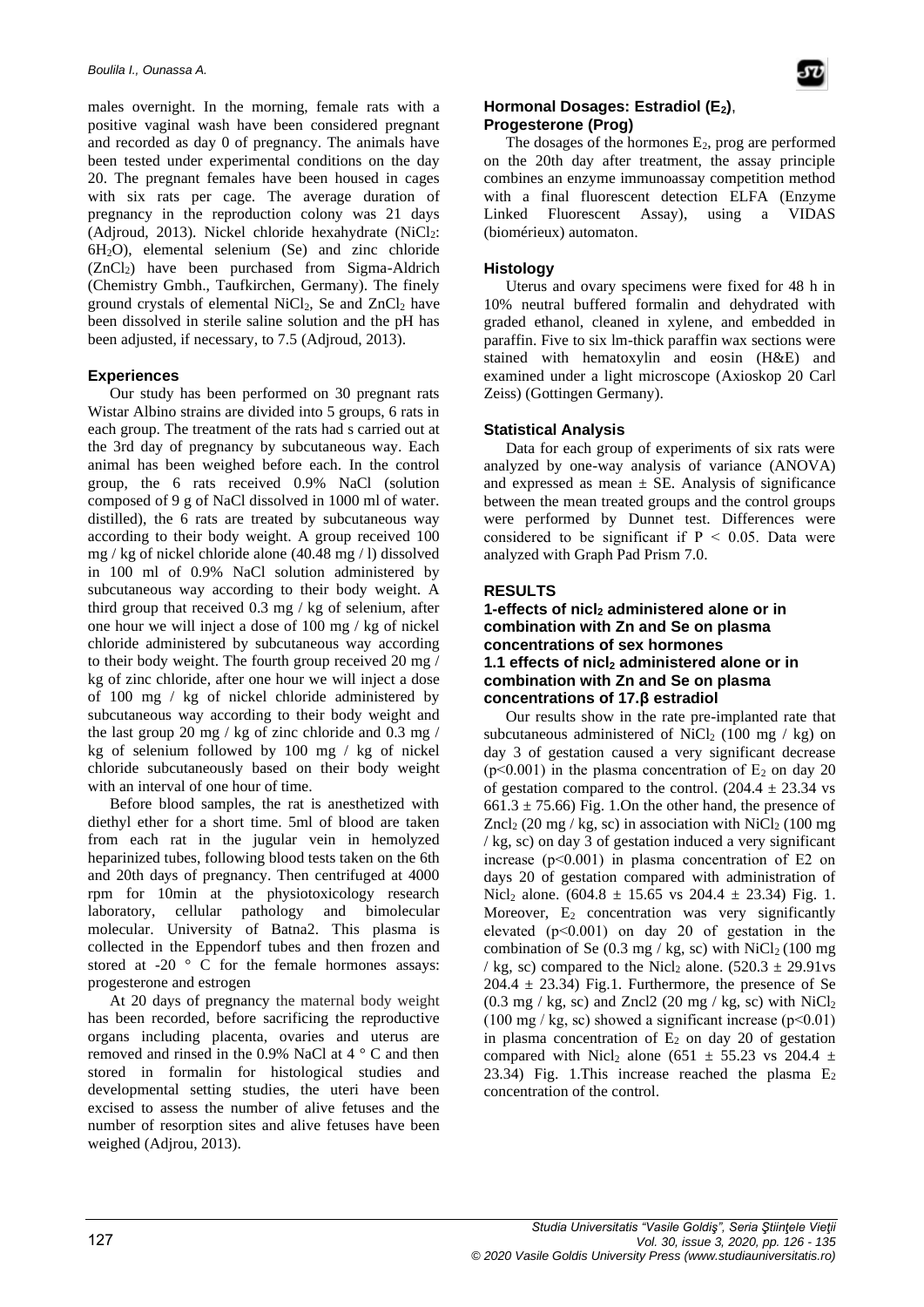

**Fig. 1.** Effects of nickel chloride administered alone or in combination with zinc chloride and selenium on plasma concentrations of 17.β estradiol.

#### **1.2 effects of nicl<sup>2</sup> administered alone or in combination with Zn and Se on plasma concentrations progesterone**

Our study shows in the pre-implanted rate that subcutaneous administered of NiCl<sub>2</sub> (100 mg / kg) on day 3 of gestation caused a slight decrease in plasma concentration of progesterone on day 20 of gestation compared with control  $(52.87 \pm 10.71 \text{ vs } 65.15 \pm 11.37)$ Fig. 2. In contrast, the presence of  $Zncl_2$  (20 mg / kg, sc) in combination with Nicl<sub>2</sub> (100 mg / kg) at day 3 of pregnancy caused a slight increase in plasma concentration in progesterone at day 21st of comparatively pregnancy with NiCl<sub>2</sub> alone (62.98  $\pm$ 8.55 vs  $52.87 \pm 10.71$ ) Fig. 2. In addition, progesterone concentration was a slight elevated on day 20 of gestation in the association of Se  $(0.3 \text{ mg} / \text{kg}, \text{sc})$  with  $NiCl<sub>2</sub> (100 mg / kg, sc)$  compared to  $NiCl<sub>2</sub>$  alone (49.17)  $\pm$  3.027vs 52.87  $\pm$  10.71) Fig. 2. Furthermore, the presence of Se  $(0.3 \text{ mg} / \text{kg}, \text{sc})$  and Zncl2  $(20 \text{ mg} / \text{kg}, \text{kg})$ sc) with  $\text{NiCl}_2$  (100 mg / kg, sc) on day 3 of gestation showed a slight increase in plasma concentration of progesterone on day 20 of gestation compared to  $NiCl<sub>2</sub>$ alone  $62.59 \pm 7.83$ vs  $52.87 \pm 10.71$ ) Fig. 2.



**Fig. 2.** Effects of nickel chloride administered alone or in combination with zinc chloride and selenium on plasma concentrations of progesterone.

#### **2. effects of nicl<sup>2</sup> administered alone or in combination with Zn and Se on developmental parameters**

#### **2.1. effects of nicl<sup>2</sup> administered alone or in combination with Zn and Se on the fetus number**

Our results showed in the pre-implantated rate that administrated of NiCl<sub>2</sub> (100 mg / kg, sc) on day 3 of gestation provoked a very significant decrease in the number of living fetus (p˂0.001) on day 20 of gestation compared to controls, Table1. On the other hand, the presence of  $ZnCl<sub>2</sub>$  (20 mg / kg, sc) in combination with  $NiCl<sub>2</sub>$  (100 mg / kg, sc) on day 3 of gestation caused a very significant increase in the number of living fetus ( $p<0.001$ ) on day 20 of gestation compared with NiCl<sub>2</sub> alone.Table 1. Similarly, the combination of Se (0.3 mg / kg, sc) with Nicl2 (100 mg / kg, sc) on day 3 of gestation showed a very significant increase in the number of living fetus on day 20 of gestation compared with  $NiCl<sub>2</sub>$  alone.Table 1. Moreover, the number of living fetus was very significantly high (p˂0.001) on day 20 of gestation in the presence of Se  $(0.3 \text{ mg} / \text{kg})$ , sc) and Zncl2 (20 mg / kg, sc) combined with  $NiCl<sub>2</sub>$  $(100 \text{ mg} / \text{kg}$ , sc) compared with NiCl<sub>2</sub> alone. Table 1.

#### **2.2. effects of nicl<sup>2</sup> alone or in combination with Zn and Se on fetal body weight**

Fetal body weight was very significantly decreased ( $p<0.001$ ) on day 20 of gestation in the NiCl<sub>2</sub> (100 mg / kg, sc) treated group compared to the control. Table 2. On the other hand, the presence of  $ZnCl<sub>2</sub>$  (20 mg / kg, sc) or Se (0.3 mg / kg, s.c) in association with  $NiCl<sub>2</sub>$ (100 mg / kg, sc) on day3 of gestation showed a very significant increase in the fetal weight  $(p<0.01)$  on day 20 of gestation compared to  $NiCl<sub>2</sub>$  alone. Table 2. Moreover, the presence of Se  $(0.3 \text{ mg} / \text{kg}, \text{sc})$  and  $ZnCl<sub>2</sub>$  (20 mg / kg, sc) with NiCl<sub>2</sub> (100 mg / kg, sc) on day3 of gestation caused a very significant increase in the fetal body weight  $(p<0.001)$  on day 20 of gestation compared with NiCl<sub>2</sub> alone. Table 1.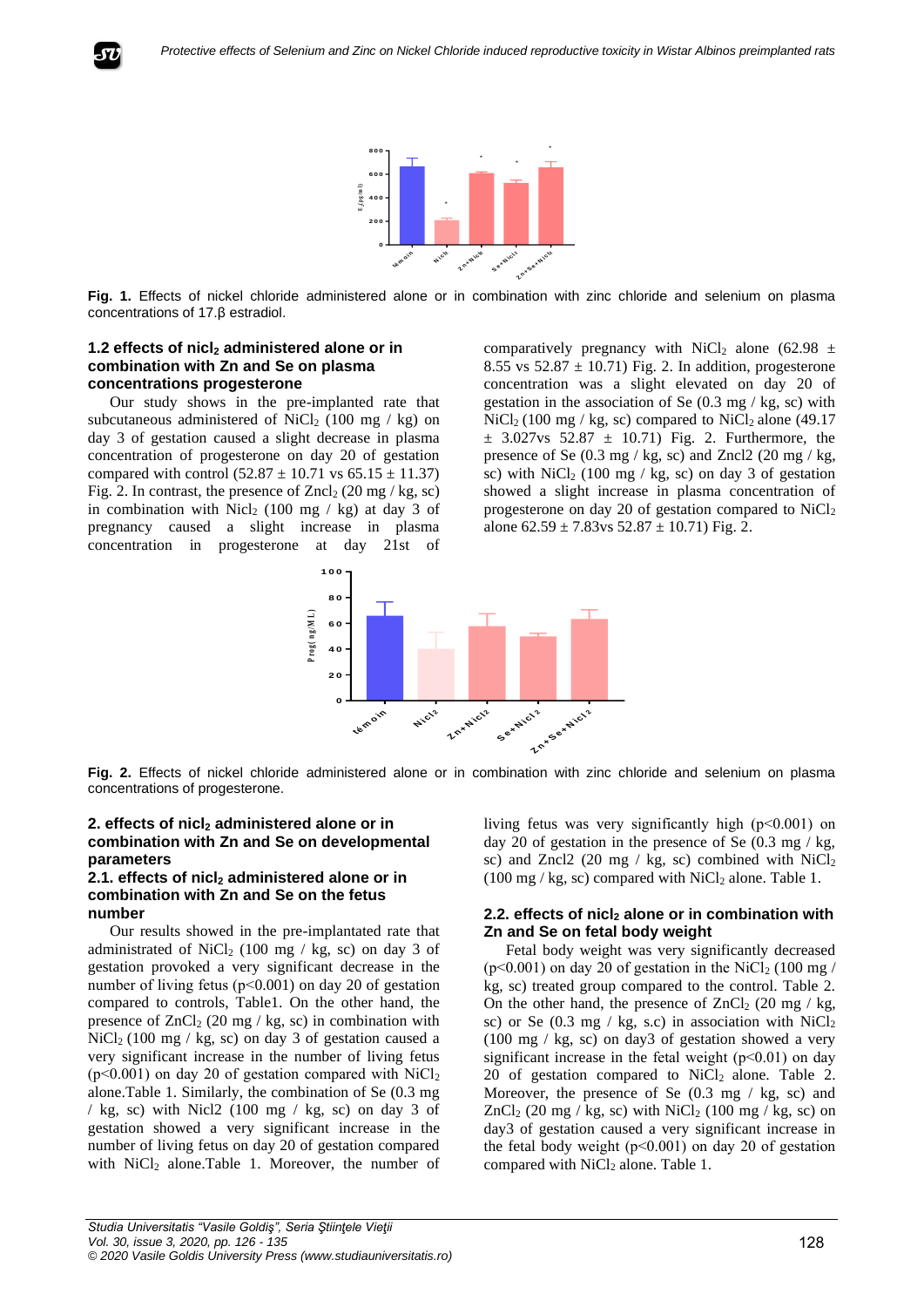

Effect of Nicl<sup>2</sup> alone or in combination with Zn and Se on developmental parameters in *Wistar albino* preimplanted rats

|                               | Control             | Nicl <sub>2</sub>     | $Zn+$ Nicl <sub>2</sub>                  | $Se+Michz$                                     | Zn+Se+ Nicl2                                                                  |
|-------------------------------|---------------------|-----------------------|------------------------------------------|------------------------------------------------|-------------------------------------------------------------------------------|
| <b>Parameters</b>             | (0.3ml/rat)<br>s.c) | $100$ mg/kg<br>(S.C.) | $Zn(20mg/kg)+$<br>$NiCl2$ (100<br>mg/kg) | Se $(0.3mg/kg) +$<br>$NiCl2$ (100<br>$mg/kg$ ) | Zn $(20 \text{ mg/kg}) +$<br>Se $(0.3mg/kg +$<br>NiCl <sub>2</sub> (100mg/kg) |
| <b>Number of Live Fetuses</b> | $9.667 \pm 0.7149$  | $4.333 \pm 1.202$ *   | $9.167 \pm 1.202$ <sup>*</sup>           | $8.833 \pm 0.307$ *                            | 10.00±0.683*                                                                  |
| Number of fetal loss          | $0.00 + 0.00$       | $1.167 \pm 0.494**$   | $0.166 \pm 0.166$ *                      | $0.333 \pm 0.210^*$                            | $0.166 \pm 0.166$ *                                                           |
| Fetal body weight (g)         | 3.683±0.2342        | $2.27 \pm 0.1367$ *** | 3.616±0.1867***                          | 3.2530±0.0847**                                | $3.661 \pm 0.1459$ ***                                                        |

Value are mean ±SEM, n=6. \*p<0.05; \*\*p<0.01; \*\*\*p<0.001. Control vs Nicl2; Zn+Nicl2 vs Nicl2; Se+ Nicl2 vs Nicl2; Se+ Nicl<sub>2</sub> vs Nicl<sub>2</sub>; Zn+Se+Nicl<sub>2</sub> vs Nicl<sub>2</sub>. (Dunnett test).

## **2.3. effects of nicl<sup>2</sup> alone or in combination with Zn and Se on fetal loss**

Administration of NiCl<sub>2</sub> (100 mg / kg, sc) on day 3 of gestation caused a very significant elevation of the fetal loss (p˂0.001) on day 20 of gestation compared to the control. Table1. On the other hand, the presence of  $ZnCl<sub>2</sub>$  (20 mg / kg, sc) in combination with NiCl<sub>2</sub> (100) mg / kg) on day 3 of gestation caused a very significant reduction in the fetal loss  $(p<0.01)$  on day 20 of gestation with  $NiCl<sub>2</sub>$  alone. Table 2. Similarly, the combination of Se  $(0.3 \text{ mg/kg} \cdot \text{kg} \cdot \text{sc})$  with NiCl<sub>2</sub> (100 mg) / kg, sc) on day3of gestation induced a very significant decrease in the fetal loss (p˂0.01) on day 20 of gestation compared to the  $NiCl<sub>2</sub>$  alone. Table1. Likewise, the fetal loss was a very significantly decreased ( $p<0.01$ ) in the association of Se (0.3 mg / kg, sc) and Zncl2 (20 mg / kg, sc) with  $\text{NiCl}_2$  (100 mg / kg, sc) on day 20 of gestation compared with  $NiCl<sub>2</sub>$ alone. Table1.

#### **3-effects of nicl<sup>2</sup> administered alone or in combination with Zn and Se on the reproductive organs histology 3.1 effects of nicl<sup>2</sup> alone or in combination with Zn and Se on the uterine histology**

The uterine histology for the control group on day 20 of gestation showed a uterine cavity and endometrial glands of normal structure Fig. 3. In contrast, the uterine histology of the NiCl<sub>2</sub> (100 mg / kg, sc) treated group showed on day 20 of gestation structural damages, glandulo–cystic hyperplasia characterized by the multiple formation small cysts which are inflammatory cell scattered among the endometrial gland ,these cysts resulted the dilatation of some glands compared to the control. Fig. 3. On the other hand, a low dilatation with absence of inflammatory cells was observed on day 20 of gestation in the pre-implantation rates treated with Zncl2 (20 mg / kg, sc) in combination with Nicl<sub>2</sub> (100 mg/kg, sc) on day 3 of gestation compared to NiCl<sub>2</sub> Fig. 3. However, when Se  $(0.3 \text{ mg} / \text{kg}, \text{sc})$  administered in combination with Nicl2 (100 mg  $/$  kg, sc) on day 3 of gestation, a low dilatation with decrease in inflammatory cells were observed on day 20 of gestation compared with the  $NiCl<sub>2</sub>$  alone Fig. 4. In contrast, endometrial glands of the normal structure and complete absence of inflammatory cells were observed on day 20 of gestation in the presence of Se  $(0.3 \text{ mg} / \text{kg, sc})$  and  $ZnCl<sub>2</sub>$  (20 mg / kg, sc) with NiCl<sub>2</sub> (100 mg / kg, sc) in pre-implanted rates compared with the NiCl<sub>2</sub>alone. This observation is very comparable to that of the normal structure of the control Fig. 3.



*Studia Universitatis "Vasile Goldiş", Seria Ştiinţele Vieţii* Fig. 3. Effect of Nicl<sub>2</sub> alone or in combination with Zn and Se on uterine histology on day 20 of pregnancy treated on day 3 during preimplanted period of Wistar albinos rat Uteri were stained with H&E and photographs taken a magnification of 10 ×.A: control; B: Nicl2; C : Nicl2+Se; D : Nicl2+Zncl2; E : Nicl2+Se + Zncl2. The small black arrows indicate endometrial dilated endometrial gland, the red triangle indicate uterine cavity, yellow arrows indicate inflammatory cells gland, the big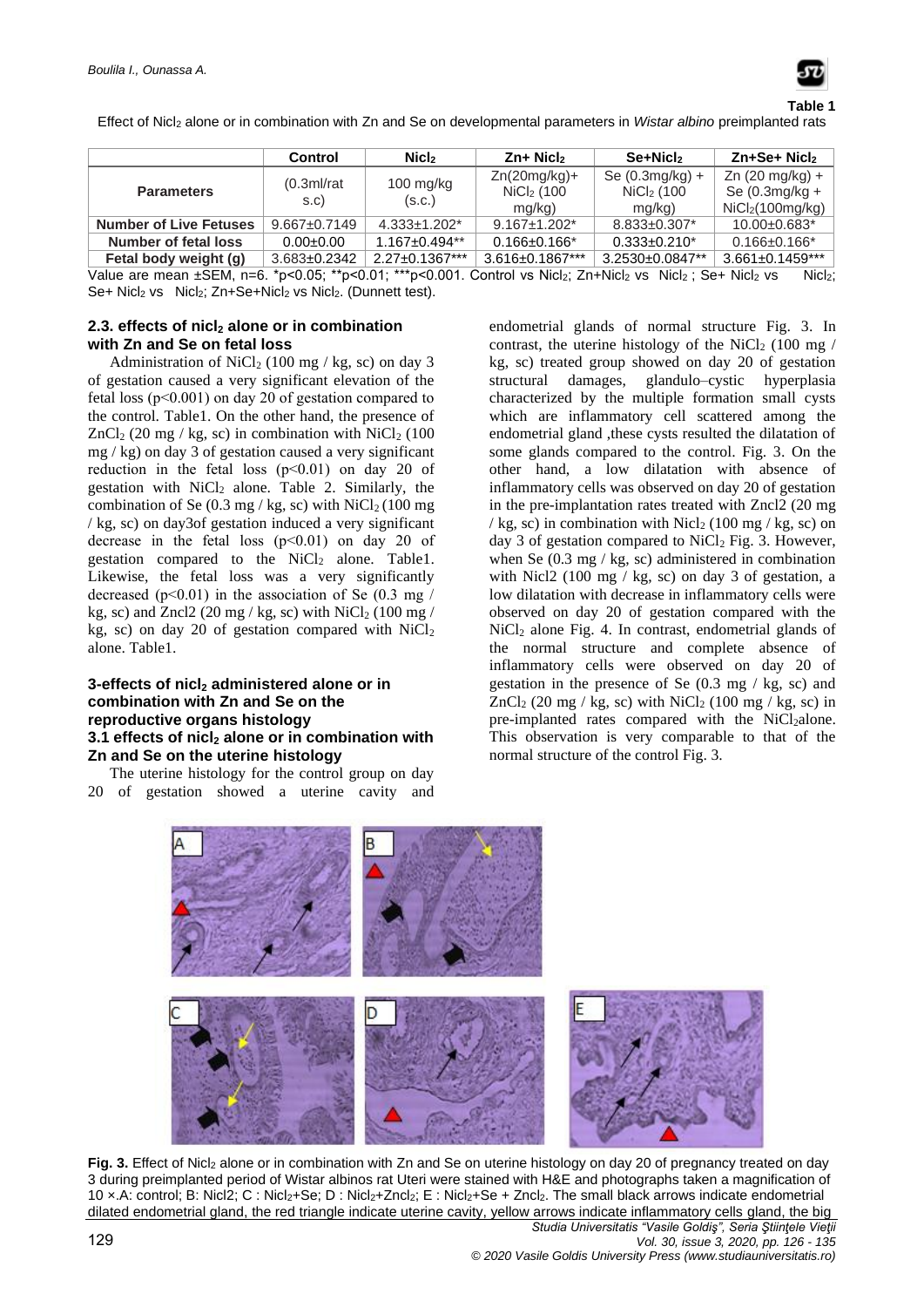

black arrows indicate dilated endometrial gland, the red triangle indicate uterine cavity, yellow arrows indicate inflammatory cells.

# **3.3 effects of nicl2 alone or in combination with Zn and se on the histology of the ovary**

Ovarian histology of the control rates showed on day 20 of gestation a normal structure with follicles in a different stage of development, primordial, primary, secondary and tertiary respectively and presence of luteal cells of preserved morphology. Fig.4. in contrast in the pre-implanted rates treated with  $\text{NiCl}_2$  (100 mg / kg, sc), on day 3 of gestation we observed a decrease in the number of follicles with a preponderance of primordial follicles compared and the presence of malformed dystrophic follicles compared of the control. Fig. 4. On the other hand, the  $ZnCl<sub>2</sub>$  (20 mg / kg, sc) combined with  $\text{NiCl}_2$  (100 mg / kg, sc) on day 3 of gestation in the pre –implanted rates showed an increase in the number of follicles of a normal structure, a presence of primordial follicles, secondary, and a graafian follicle respectively also the presence of

luteal cells of preserved morphology compared to  $NiCl<sub>2</sub>$  alone . Fig. 4. Likewise, in the pre-implanted rates, the Se  $(0.3 \text{ mg} / \text{kg}, \text{sc})$  associated with NiCl<sub>2</sub> (100 mg / kg, sc) administered on day 3 of gestation showed an increase in the number of follicles of normal structure, a presence of primordial follicles, primary and secondary and the presence of luteal cells of preserved morphology compared to NiCl<sub>2</sub> alone. Fig.4. Additionally, the combination of Se (0.3mg / kg, sc) and  $ZnCl<sub>2</sub>$  (20mg / kg, sc) with  $NiCl<sub>2</sub>$  (100mg / kg, sc) on day 3 of gestation caused an increase in follicles number of a normal structures in the different development stages, primordial, primary, secondary, and tertiary respectively with the presence of luteal cells of preserved morphology compared to NiCl<sub>2</sub>. This structure of the ovary is very similar to that of the histology of the control rate. Fig. 4.



**Fig. 4.** Effect of Nicl<sub>2</sub> alone or in combination with Zncl<sub>2</sub> and Se on ovarian histology on day 20 of pregnancy treated on day 3 during preimplantation period of Wistar albinos rats. The ovaries were stained with H&E and photographs taken a magnification of 10 x.A: control; B: Nicl<sub>2;</sub> C: Nicl<sub>2</sub>+Zncl<sub>2</sub>; D: Nicl<sub>2</sub>+Se; E: Nicl<sub>2</sub>+Zncl<sub>2</sub>+Se.the red triangle indicate corpus luteum, the black arrows indicate primordial follicle, the blue arrows indicate primary follicle, the brown arrows indicate secondary follicle, the red arrows indicate tertiary follicle, yellow arrows indicate distorted follicle.

# **DISCUSSION**

Reproductive toxicology is defined by the study of xenobiotic agents' effects on the development and reproductive capacity of individuals. Female reproductive functions may be affected by exposure to occupational and environmental toxins (Hoyer ,2018). The hypothalamus and pituitary play key roles in reproductive function. Studies indicate that environmental toxicants such as nickel can alter female reproductive function by disrupting hypothalamic control of the pituitary and consequently, the endocrine control of ovarian function (Farmeret al., 2018). The gonadotropins (FSH and LH) secreted by the anterior pituitary gland are necessary for the synthesis of Estrogen and progesterone (Priya et al., 2004). On the

other hand, estrogen and progesterone are both essential for the embryonic development, differentiation of reproductive tissue (Da Silva Faria et al., 2010), maintenance of pregnancy and implantation (Pepe et al., 1995; Spencer et al., 2004).

Our results showed that nickel chloride 100 mg/kg administered subcutaneously in the pre –implanted rate induced a very significant decrease in the plasma concentration of  $E_2$  on day 20 of gestation. This result agrees with those observed in female fish (Drienssnacket al., 2017). On the other hand, this decrease in plasma  $E_2$  may be due to the modification in the plasma gonadotropins. In fact, (Kong et al., 2014) reported that nickel nanoparticle increased follicle stimulating hormone (FSH) and luteinizing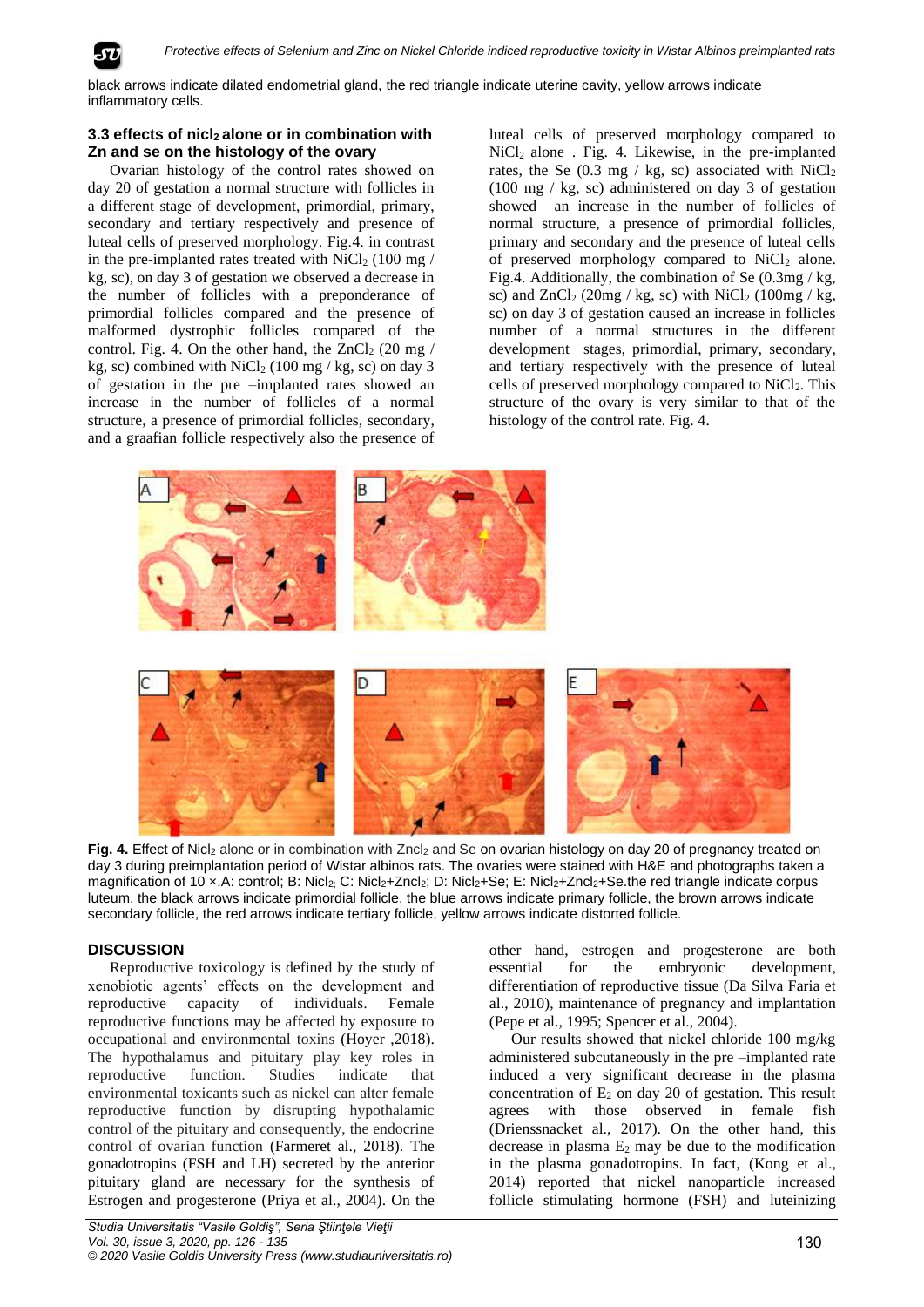hormone (LH) lowered estradiol  $E_2$  serum levels in rats. Moreover, studies in female rats reported that cadmium or sodium fluoride decreased serum concentration of estradiol, progesterone, follicle stimulating hormone and luteinizing hormone. (Lieneschet al., 2000; Munga et al., 2013; Zhou et al., 2013; Nna et al., 2017). In zebra fish ,cadmium act as a potent anti estrogen in vivo et in vitro ,effects on transcriptional activation of the estrogen receptor (ERs),decreased Aro-B and molecular expression of related genes (esr1,esr2a,esr2b,cyp19a1b,ef1) (Chouchene et al., 2016). On the other hand, ( Das et al., 2013) reported that the exposure of fish with cadmium chloride attenuated serum and ovarian 17 βestradiol used by inhibiting of aromatase and cytochrome p 450 arom gene expression in carp ovarian follicles and ovarian SF1.Furthermore, in the pregnant rats or in hen ,the cadmium chloride decreased serum 17 β-estradiol levels and this change was accompanied with a dysfunction of oxidative stress (Samuel et al., 2011; Yang et al., 2012) . Our study showed a slight decrease in plasma concentration of progesterone on day 20 of gestation. in pregnant rats treated with nickel chloride 100 mg/k compared to the control. This study was agreeing with those observed in female rat (Nna et al., 2017) but by another heavy metal including cadmium chloride. On the other hand, this decrease in the plasma progesterone which would be due to oxidative damage of hen's ovary tissue (Yang et al., 2012). Furthermore, the administration of sodium fluoride and cadmium in female rats shows a reduction of the sex hormone such as progesterone, this reduction due to an inhibition of the secretion of FSH and LH (Munga et al., 2013; Zhou et al., 2013; Monsefi et al., 2013). An earlier study using male rat showed that nickel accumulated in the hypothalamus (Clemons et al., 1981) causing diminutions in luteinizing hormone and follicle-stimulating hormone (Adedara et al., 2019). Moreover, Hormonal effects may play an important role in the reproductive toxicology of nickel both at the neuroendocrine and gonadal level in the hypothalamic –pituitary –gonadal (HPG) axis (Forgacs et al., 2012). This may partly responsible for the decreased plasma concentration of estrogen and progesterone in pre implanted rat.

In this study Our results showed that selenium and zinc improved circulating levels of 17 β estradiol and progesterone levels in pre implanted rats treated with Nickel chloride, This important improvement characterized by a very significant increase for 17 β estradiol and slight significant increase for progesterone was observed in both treatment groups (Selenium + Nickel chloride) and (Zinc chloride + Nickel chloride) with better protection in the group that treated with (Zinc chloride + Selenium + Nickel chloride).Would probably be due to an increase in the rate of follicle-stimulating hormone and luteinizing hormone. A recent study (Adedara et al., 2019) showed that exposure to zinc abated nickel-mediated diminutions in luteinizing hormone, follicle-stimulating hormone in male rat. Other study, reported in Wistar female rats that quercetin exerts preventive and

ameliorating effects on the toxicity of cadmium chloride characterized by a significant increase in serum concentration of estrogen, progesterone, folliclestimulating hormone and luteinizing hormone (Nnaet al., 2017). Indeed, Curcumin is a powerful antioxidant which causes protective effects against the toxicity of cadmium chloride, and increases the secretion of serum estrogen concentration (Kamfiruzi et al., 2016). In addition, zinc sulphate has some significant positive effects on male sex hormones such as progesterone, estradiol, Luteinizing hormone and follicle stimulating hormone (Egwurugwu et al., 2013).

In our study, we reported that nickel chloride decreased fetal body weight and also caused fetal loss and decreased the number of fetal live. This result suggested that Nickel chloride May affect embryo development by inducing resorption and death of embryo. A morphological study of uterine alteration due to exposure to nickel chloride may be responsible of both fetal loss and the decrease in the number of fetal live. Indeed, placenta is known to have multifunctional role during gestation and serves as interface between maternal circulation and mediates exchange of gases, transport of nutrients and waste products and was regarded as an indicator organ widely when exposed to metals (Iyengar et al., 2001; Guo et al., 2010). The placenta was shown to have a high affinity for nickel (Jasim et al.1986) and therefore placental barrier does not protect the fetus from nickel exposure(Sunderman et al., 1978) Studies have shown that toxic and foreign chemicals may interfere with placental hormone secretion and further result in abortion ,stunted fetal growth and intrauterine fetal death(Spencer et al.,2004). During pregnancy, exposure to nickel in mice and rats induces a reduction in the number of fetuses, body weight of fetuses and offspring (Sunderman et al., 1978; Storeng et al., 1981). .in fact heavy metals concentration including nickel ,cadmium ,mercury ,arsenic and lead in umbilical cord blood were found significantly higher in the adverse pregnancy outcome (Klopov, 1998; Zheng et al., 2014). On the other hand, in animals and humans, heavy metals can cross the placenta and result maternal fetal susceptibility( Caserta et al., 2013), in pregnant rats the placenta has a high affinity for nickel and its barrier does not protect the fetus from nickel exposure, nickel actively transferred across the bloodplacenta-barrier into blood and fetal organs (Hou et al., 2011) . In humans nickel is found higher in umbilical cord blood than in maternal blood (Klopov, 1998). Moreover, the reduction in fetal growth and development found in maternal residential exposure to air pollution or cadmium was associated with placental gene expression (Kingsley et al., 2017; Everson et al., 2018).

In this study, fetus number and fetal weight were very significantly increased but very significantly decreased in the fetal loss in the (zinc chloride +nickel chloride), (selenium + nickel chloride) and (zinc chloride + selenium + nickel chloride) treated groups.

In pregnant rat, zinc and selenium have a very effective protection against cadmium-induced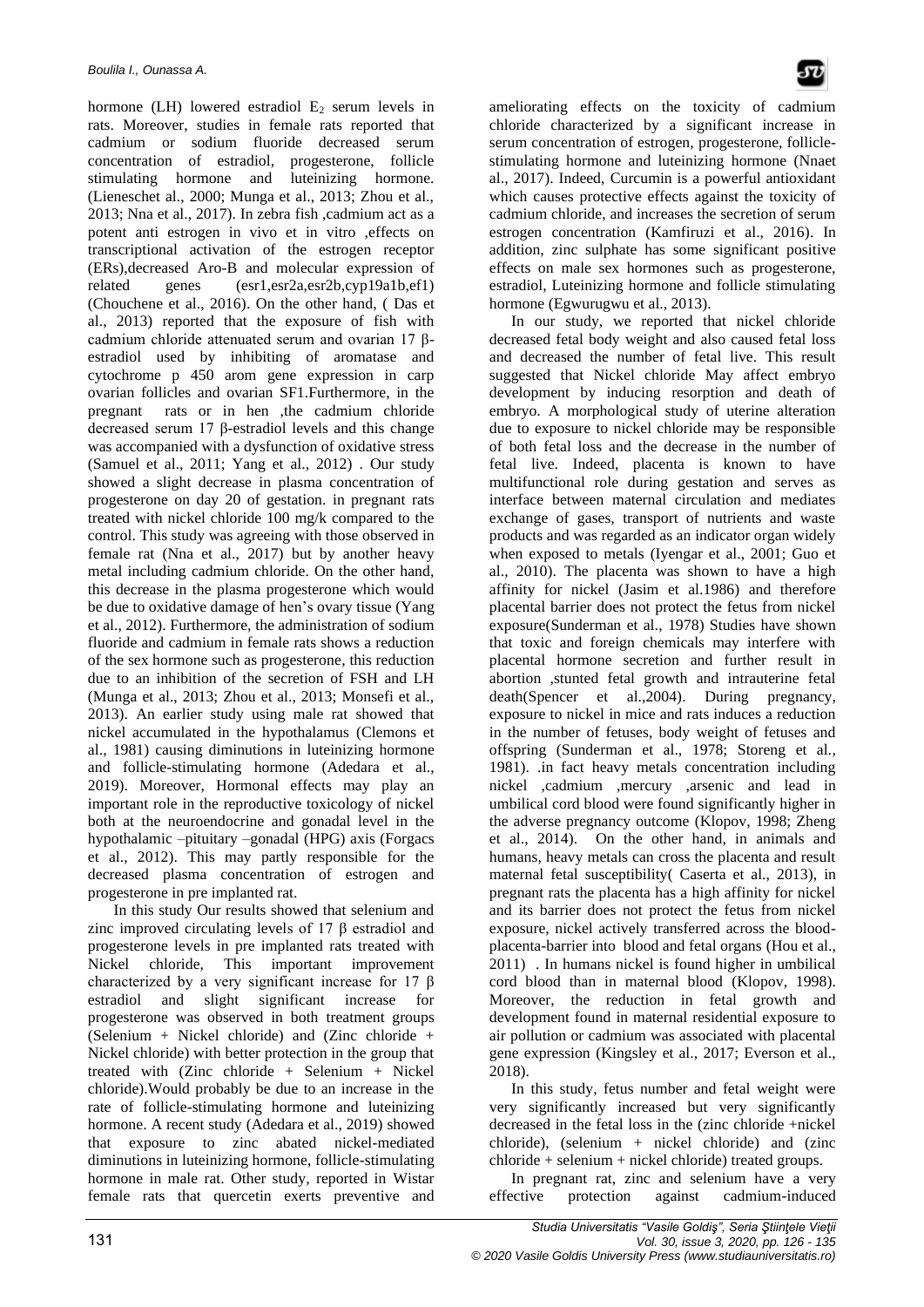

developmental toxicity (Wlodarczyk et al., 2000; El-Sayed et al.,2013). Zinc Reducing the percentage of abortion and embryonic resorption (El-Sayed et al.,2013) and selenium decreased post implantation losses and increased fetal weight (Wlodarczyk et al., 2000. In mice the zinc ameliorates dysmorphology and postnatal mortality caused by ethanol exposure in early pregnancy (Summers et al.,2009). Selenium may act as antagonist to cadmium and as a protective factor in fetal growth, decreased of intrauterine growth restriction (Everson et al., 2018). Moreover, during gestation, the zinc is necessary for growth of fetus and plays a protective role against cadmium induced skeletal abnormalities (Boughammoura et al., 2016). In rat the zinc plays a protective role against lead induced toxicity in fetal development (Ali et al.,2016). In female rats and during gestation, zinc shows a beneficial and protective role against the damage caused by the mercury toxicity, notably a reduction in fetal development (Weng et al., 2017). In addition, in pregnancy mice, the iron exerts preventive effect on cadmium induced growth fetal retardation but the zinc and selenium were ineffective (Webster, 1979).

In the present study, in the pre implanted rat the uterine histology of the Nickel chloride treated group showed structural damages, glandulo–cystic hyperplasia characterized by the multiple formation small cysts which are inflammatory cell scattered among the endometrial gland, these cysts cause the dilatation of some glands .This result may be due to a decrease in progesterone and estrogen hormones. Indeed, the placenta can synthesize a number of hormones, such as progesterone and estrogen, which play important roles in implantation, pregnancy maintenance and embryo development (Pepe et al., 1995; Spencer et al., 2004). On the other hand, in rats, exposure to nickel decreased the implantation sites in embryogenesis, increasing in the frequency of embryonic resorptions, and causes histopathological changes in reproductive organs (Forgacs et al., 2012). In animal, cadmium and nicotine provoked a stress oxidative, vacuolation, congetion and necrosis in the uterus (Massanyi et al., 2007; Nasiadek et al., 2014). histopathological examination of the ovaries of pre implanted rats treated with Nickel chloride showed an important decrease in the number of follicular cells in a different stage of development and presence of malformed dystrophic follicles. This decrease may be due to the decrease in ovaries weights (Hfaiedh et al.,2004; Kong et al., 2014) and similar findings were found but in rats exposed to amodiaquine hydrochloride which causes follicular atresia (Gbotolorun et al., 2011). Moreover, other studies demonstrated in hen, rat and fish that cadmium exposure caused histopathological changes in the ovary associated with ovarian lesions, severe necrosis and degeneration of the ovarian follicle (Samuel et al., 2011; Yang et al., 2012; Munga et al., 2013;chouchene et al.,2016). In addition, administration of 1-(N-methyl-N-nitrosamino)-1-(3-pyridinyl)-4-butanal in female mice reduced ovary weight and follicle (Liu et al., 2019). In female albino rats, Chlorpyrifos altered uteri structure and induced follicular atresia in the ovary

(Nishi et al., 2013). On the other hand, in preimplanted rats treated with nickel chloride in combination with selenium and zinc we observed the uterus histology that endometrial glands were of normal structure, total absence of inflammatory cells and increased number of follicles of normal structure at different stages of development in the ovary. This may be due to a decrease in the fetal loss. These results are consistent with the results of (Nna et al., 2017) which showed that in female Wistar Rats, Quercetin is an antioxidant, anti apoptotic and exert a preventive effect in the uterus and ovary against the cadmium toxicity. Other study suggests that in fish, Zinc and Selenium play a protective role in ovary against oxidative stress induced by cadmium (Banni et al., 2011).

## **CONCLUSION**

In the present study, we demonstrated in preimplanted Wistar Albinos Rats, that nickel chloride exposure by subcutaneous decreased plasma concentration of 17 b estradiol, progesterone, human chorionic gonadotropin: disrupt the developmental parameters and causes histopathological damages level of the reproductive organs. These negative effects were attenuated by selenium or zinc chloride in the pretreated model before nickel chloride administration. We concluded that selenium and zinc chloride exert multi-mechanistic effect, including increasing in plasma concentration of sex hormones; beneficial effects on developmental parameters and reducing ovarian, placental and uterine histopathological damages.

#### **REFERENCES**

- Adedara IA, Abiola MA, Adegbosin AN, Odunewu AA, Farombi EO,Impact of binary waterborne mixtures of nickel and zinc on hypothalamicpituitary-testicular axis in rats. Chemosphere. 237:124501, 2019.
- Adjroud O, The toxic effects of nickel chloride on liver, erythropoiesis, and development in Wistar albino preimplanted rats can be reversed with selenium pretreatment. Environmental toxicology. 28(5):290-298,2013.
- Ali AA, Ahmed HI, Alwakeel AI, protective effect of zinc against postnatal lead –induced alteration in the neurobehavioral development of normallly –fed and protein malnourished rats Journal of neurology and neuroscience. 7(3):117,2016.
- Banni M, Chouchene L, Said K, Kerkeni A, Messaoudi I, Mechanisms underlying the protective effect of zinc and selenium against cadmium-induced oxidative stress in zebrafish Danio rerio. Biometals. 24(6):981-992,2011.
- Batra N, Nehru B, Bansal M, Reproductive potential of male Portan rats exposed to various levels of lead with regard to zinc status. British journal of nutrition. 91(3):387-391,2004.
- Blewett TA, Leonard EM, Mechanisms of nickel toxicity to fish and invertebrates in marine and estuarine waters. Environmental Pollution. 223:311-322,2017.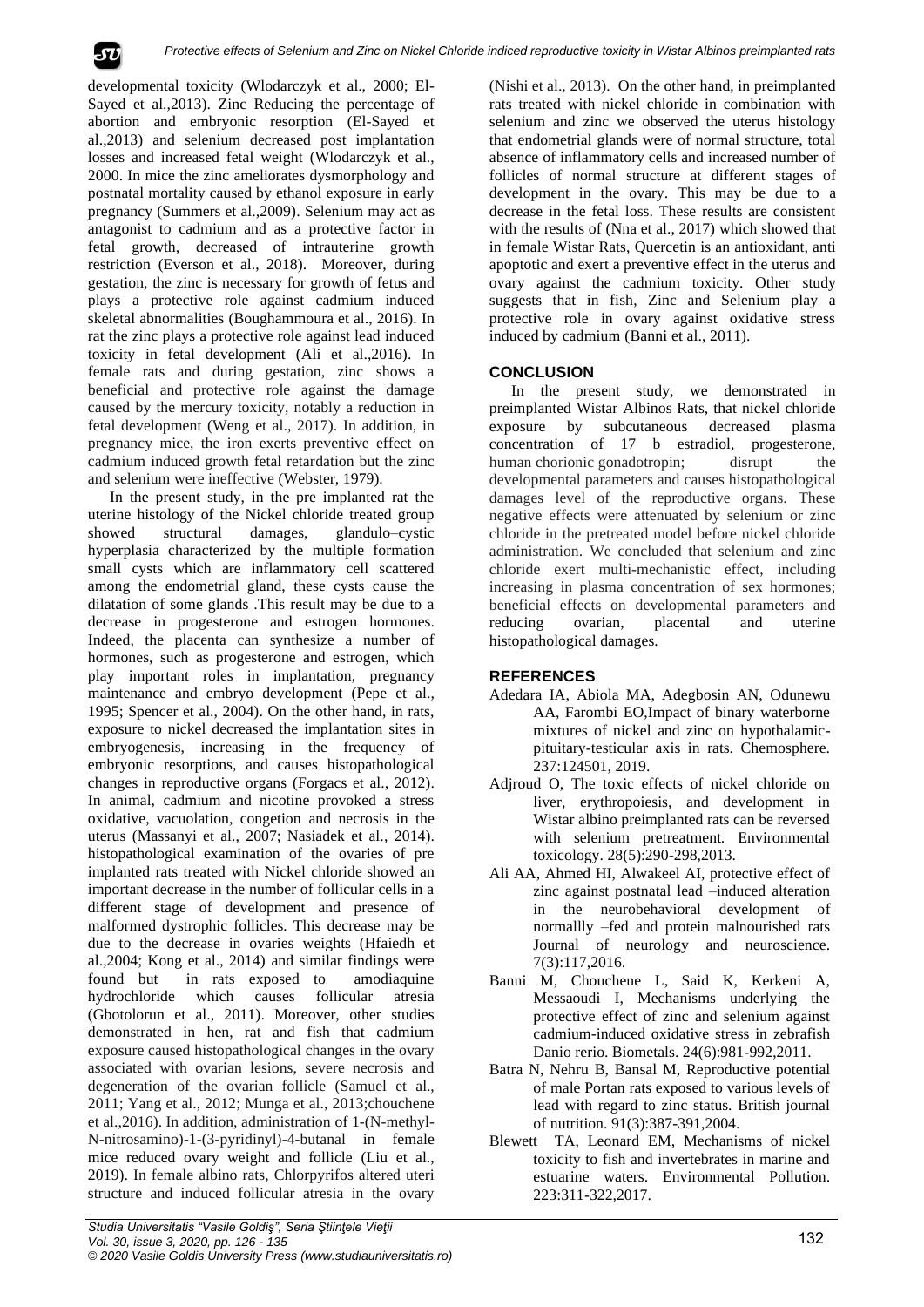- Blewett TA, Ransberry VE, McClelland GB, Wood CM, Investigating the mechanisms of Ni uptake and sub-lethal toxicity in the Atlantic killifish Fundulus heteroclitus in relation to salinity. Environmental Pollution. 211:370- 381,2016.
- Boughammoura S, Chemek M, Ben Mimouna S, Messaoud I, Effect of in utero cadmium and/or zinc exposure on occurrence of squeletal abnormalities. . international journal of advanced research 4(10):1263-1270,2016.
- Branum AM, Bailey R, Singer BJ, Dietary supplement use and folate status during pregnancy in the United States. The Journal of nutrition. 143(4):486-492, 2013.
- Butzow JJ, Eichhorn GL, Different susceptibility of DNA and RNA to cleavage by metal ions. Nature. 254(5498):358-359, 1975.
- Caserta D, Graziano A, Monte GL, Bordi G, Moscarini M, Heavy metals and placental fetalmaternal barrier: a mini-review on the major concerns. Eur Rev Med Pharmacol Sci. 17(16):2198-2206, 2013.
- Ceko M, Hummitzsch K, Hatzirodos N, Bonner W, Aitken J, Russell D, Lane M, Rodgers R, Harris H, X-Ray fluorescence imaging and other analyses identify selenium and GPX1 as important in female reproductive function. Metallomics. 7(1):71-82, 2014.
- Chen C-Y, Wang Y-F, Lin Y-H, Yen S-F, Nickelinduced oxidative stress and effect of antioxidants in human lymphocytes. Archives of toxicology. 77(3):123-130, 2003.
- Chouchene L, Pellegrini E, Gueguen MM, Hinfray N, Brion F, Piccini B, Kah O, Saïd K, Messaoudi I, Pakdel F, Inhibitory effect of cadmium on estrogen signaling in zebrafish brain and protection by zinc. Journal of Applied Toxicology. 36(6):863-871, 2016.
- Clemons GK, Garcia JF, Neuroendocrine effects of acute nickel chloride administration in rats. Toxicology and applied pharmacology. 61(3):343-348, 1981.
- Da Silva Faria T, de Bittencourt Brasil F, Sampaio FJ, da Fonte Ramos C, Effects of maternal undernutrition during lactation on estrogen and androgen receptor expressions in rat ovary at puberty. Nutrition. 26(10):993-999, 2010.
- Dahdouh F, Attalah S, Djabar M, Kechrid Z, Effect of the joint supplementation of vitamin c and vitamin e on nickel heamatotoxicity and nephrotoxicity in male swiss albino mice. International Journal of Pharmacy and Pharmaceutical Sciences. 8(6):234-239, 2016.
- Das K, Das S, Dhundasi S, Nickel, its adverse health effects & oxidative stress. Indian Journal of Medical Research. 128(4):412, 2008.
- Das KK, Büchner V, Effect of nickel exposure on peripheral tissues: role of oxidative stress in toxicity and possible protection by ascorbic acid. Reviews on environmental health. 22(2):157-173, 2007.
- Das KK, Reddy RC, Bagoji IB, Das S, Bagali S, Mullur L, Khodnapur JP, Biradar M, Primary concept of nickel toxicity–an overview. Journal of basic and clinical physiology and pharmacology. 30(2):141-152, 2018.
- Driessnack MK, Jamwal A, Niyogi S, Effects of chronic exposure to waterborne copper and nickel in binary mixture on tissue-specific metal accumulation and reproduction in fathead minnow (Pimephales promelas). Chemosphere. 185:964-974, 2017.
- Egwurugwu J, Ifedi C, Uchefuna R, Ezeokafor E, Alagwu E, Effects of zinc on male sex hormones and semen quality in rats. Nigerian Journal of Physiological Sciences. 28(1):17-22, 2013.
- El-Sayed A, Salem SM, El-Garhy AA, Rahman ZA, Kandil AM, Protective effect of zinc against cadmium toxicity on pregnant rats and their fetuses at morphological, physiological and molecular level. African Journal of Biotechnology. 12(16), 2013.
- Everson TM, Kappil M, Hao K, Jackson BP, Punshon T, Karagas MR, Chen J, Marsit CJ, Maternal exposure to selenium and cadmium, fetal growth, and placental expression of steroidogenic and apoptotic genes. Environmental research. 158:233-244, 2017.
- Farmer WT, Stoker TE, McQueen C, editor. Effect of Environmental Toxicants on the Neuroendocrine Control of Female Reproduction. 3rd Edition ed, 2018.
- Forgacs Z, Massányi P, Lukac N, Somosy Z, Reproductive toxicology of nickel–review. Journal of Environmental Science and Health, Part A. 47(9):1249-1260, 2012.
- Gbotolorun S, Osinubi A, Oremosu A, Noronha C, The effect of amodiaquine on oestrus cycle, ovarian histology and oxidative stress makers in regular cyclic sprague-dawley rats. Agric Biol JN Am. 2:630-637, 2011.
- Guo Y, Huo X, Li Y, Wu K, Liu J, Huang J, Zheng G, Xiao Q, Yang H, Wang Y, Monitoring of lead, cadmium, chromium and nickel in placenta from an e-waste recycling town in China. Science of the total environment. 408(16):3113-3117, 2010.
- Hfaiedh N, Allagui MS, Croute F, Soleilhavoup JP, Guermazi F, Kammoun A, El Feki A, Interactions d'une restriction calorique avec les effets du Nickel sur la reproduction chez le rat. Andrologie. 14(4):443, 2004.
- Hou Y-P, Gu J-Y, Shao Y-F, Song Y-F, Jing Y-H, Wu W-S, Pu S.. The characteristics of placental transfer and tissue concentrations of nickel in late gestational rats and fetuses. Placenta. 32(3):277-282, 2011.
- Hoyer PB, Female Reproductive Toxicology Third Edition ed. Vol. Volume 4, 2018.
- Iyengar G, Rapp A, Human placenta as a 'dual'biomarker for monitoring fetal and maternal environment with special reference to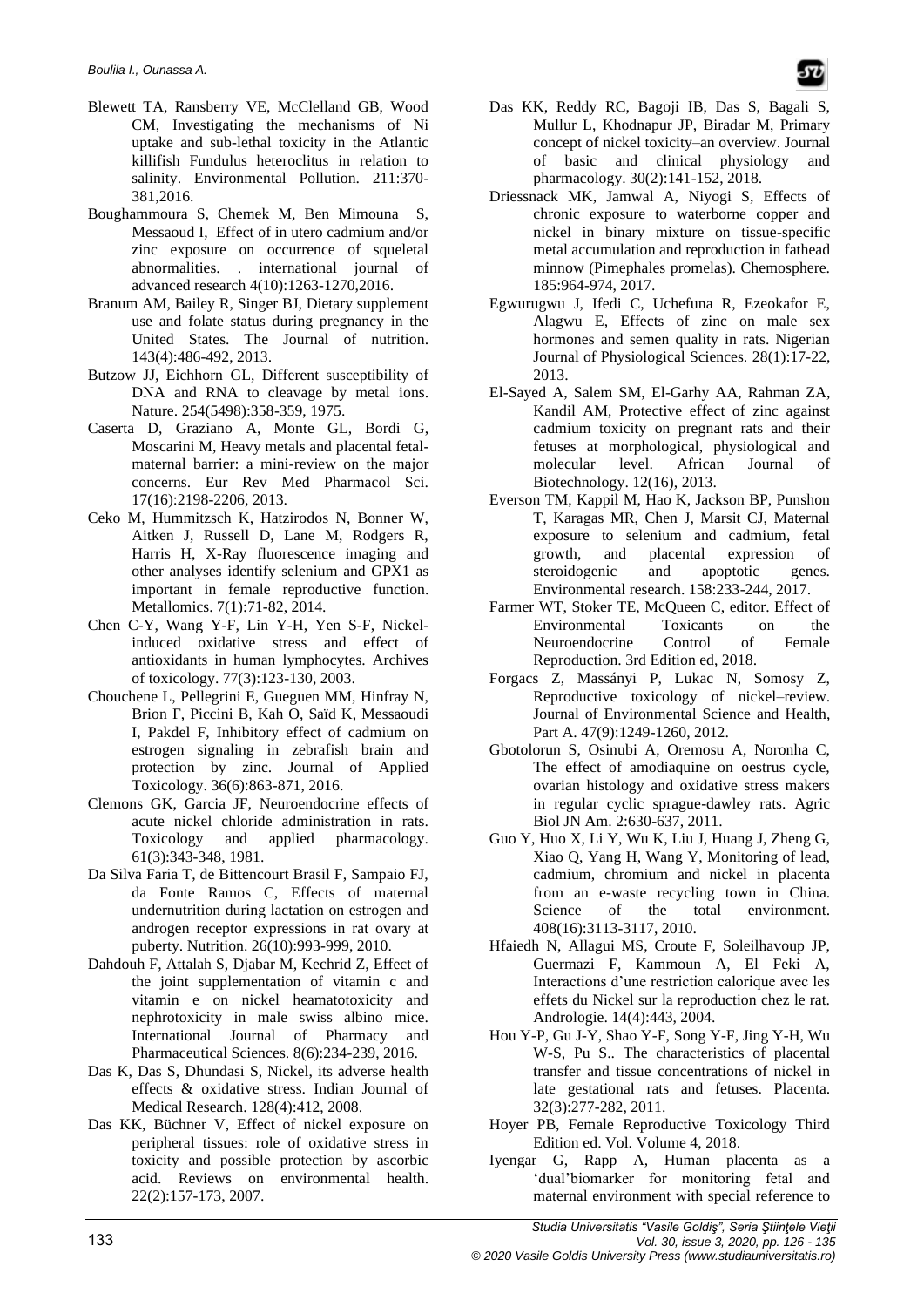*Protective effects of Selenium and Zinc on Nickel Chloride indiced reproductive toxicity in Wistar Albinos preimplanted rats*

potentially toxic trace elements. Part 3: toxic trace elements in placenta and placenta as a biomarker for these elements. Science of the total environment. 280(1-3):221-238, 2001.

- Käkelä R, Käkelä A, Hyvärinen H, Effects of nickel chloride on reproduction of the rat and possible antagonistic role of selenium. Comparative Biochemistry and Physiology Part C: Pharmacology, Toxicology and Endocrinology. 123(1):27-37, 1999.
- Kamfiruzi S, Jahromi HK, Ashrafzadeh A, Abedi HA, Protective effects of curcumin on the concentration of GnRH, FSH and estrogen hormones in adult female rats treated with cadmium chloride. International Journal of Pharmaceutical Research & Allied Sciences, 2016.
- Khurana A, Tekula S, Saifi MA, Venkatesh P, Godugu C, Therapeutic applications of selenium nanoparticles. Biomedicine & Pharmacotherapy. 111:802-812, 2019.
- Kim AM, Vogt S, O'halloran TV, Woodruff TK, Zinc availability regulates exit from meiosis in maturing mammalian oocytes. Nature chemical biology. 6(9):674, 2010.
- Kingsley SL, Deyssenroth MA, Kelsey KT, Awad YA, Kloog I, Schwartz JD, Lambertini L, Chen J, Marsit CJ, Wellenius GA, Maternal residential air pollution and placental imprinted gene expression. Environment international. 108:204-211, 2017.
- Klopov VP, Levels of heavy metals in women residing in the Russian Arctic. International journal of circumpolar health. 57:582-585, 1998.
- Kong L, Tang M, Zhang T, Wang D, Hu K, Lu W, Wei C, Liang G, Pu Y, Nickel nanoparticles exposure and reproductive toxicity in healthy adult rats. International journal of molecular sciences. 15(11):21253-21269, 2014.
- Kubrak OI, Husak VV, Rovenko BM, Poigner H, Kriews M, Abele D, Lushchak VI, Antioxidant system efficiently protects goldfish gills from Ni2+-induced oxidative stress. Chemosphere. 90(3):971-976, 2013.
- Kubrak OI, Poigner H, Husak VV, Rovenko BM, Meyer S, Abele D, Lushchak VI, Goldfish brain and heart are well protected from Ni2+ induced oxidative stress. Comparative Biochemistry and Physiology Part C: Toxicology & Pharmacology. 162:43-50, 2014.
- Lin C-YCT-H, Nickel toxicity to human term placenta: in vitro study on lipid peroxidation. Journal of Toxicology and Environmental Health Part A. 54(1):37-47, 1998.
- Liu H, Liu Z, Meng L, Fu X, Hou Y, Toxic effects of 1-(N-methyl-N-nitrosamino)-1-(3-pyridinyl)-4 butanal on the reproduction of female mice. Ecotoxicology and environmental safety. 183:109544, 2019.
- Maret W, Sandstead HH., Zinc requirements and the risks and benefits of zinc supplementation. Journal of trace elements in medicine and biology. 20(1):3-18, 2006.
- Massanyi P, Lukáč N, Uhrin V, Toman R, Pivko J, Rafay J, Forgács Z, Somosy Z, Female reproductive toxicology of cadmium. Acta Biologica Hungarica. 58(3):287-299, 2007.
- Mintziori G, Mousiolis A, Duntas LH, Goulis DG, Evidence for a manifold role of selenium in infertility. Hormones.1-5, 2019.
- Monsefi M, Fereydouni B, The effects of cadmium pollution on female rat reproductive system. J Infertil Reproductive Biol. 1:1-6, 2013.
- Munga A, Xhaxhiu D, Beqiraj D, Mavromati J, Toxic effects of cadmium, because of chronic exposure on reproduction parameters of Cavia porcellus females. Macedonian Journal of Animal Science. 3(1):91-96, 2013.
- Nasiadek M, Skrzypińska-Gawrysiak M, Daragó A, Zwierzyńska E, Kilanowicz A, Involvement of oxidative stress in the mechanism of cadmiuminduced toxicity on rat uterus. Environmental toxicology and pharmacology. 38(2):364-373, 2014.
- Nishi K, Hundal SS, Chlorpyrifos induced toxicity in reproductive organs of female Wistar rats. Food and chemical toxicology. 62:732-738, 2013.
- Nna VU, Usman UZ, Ofutet EO, Owu DU, Quercetin exerts preventive, ameliorative and prophylactic effects on cadmium chlorideinduced oxidative stress in the uterus and ovaries of female Wistar rats. Food and chemical toxicology. 102:143-155, 2017.
- Osada H, Watanabe Y, Nishimura Y, Yukawa M, Seki K, Sekiya S, Profile of trace element concentrations in the feto‐placental unit in relation to fetal growth. Acta obstetricia et gynecologica Scandinavica. 81(10):931-937, 2002.
- Palmieri C, Szarek J, Effect of maternal selenium supplementation on pregnancy in humans and livestock. J Elementol. 16(1):143-155, 2011.
- Pepe GJ, Albrecht ED, Actions of placental and fetal adrenal steroid hormones in primate pregnancy. Endocrine reviews. 16(5):608-648, 1995.
- Pieczyńska J, Grajeta H, The role of selenium in human conception and pregnancy. Journal of trace elements in medicine and biology. 29:31- 38, 2015.
- Priya P, Pillai A, Gupta S, Effect of simultaneous exposure to lead and cadmium on gonadotropin binding and steroidogenesis on granulosa cells: an in vitro study, 2004.
- Rahman MM, Hossain KFB, Banik S, Sikder MT, Akter M, Bondad SEC, Rahaman MS, Hosokawa T, Saito T, Kurasaki M, Selenium and zinc protections against metal-(loids) induced toxicity and disease manifestations: A review. Ecotoxicology and environmental safety. 168:146-163, 2019.
- Saini S, Nair N, Saini MR, Embryotoxic and teratogenic effects of nickel in Swiss albino mice during organogenetic period. BioMed research international, 2013.